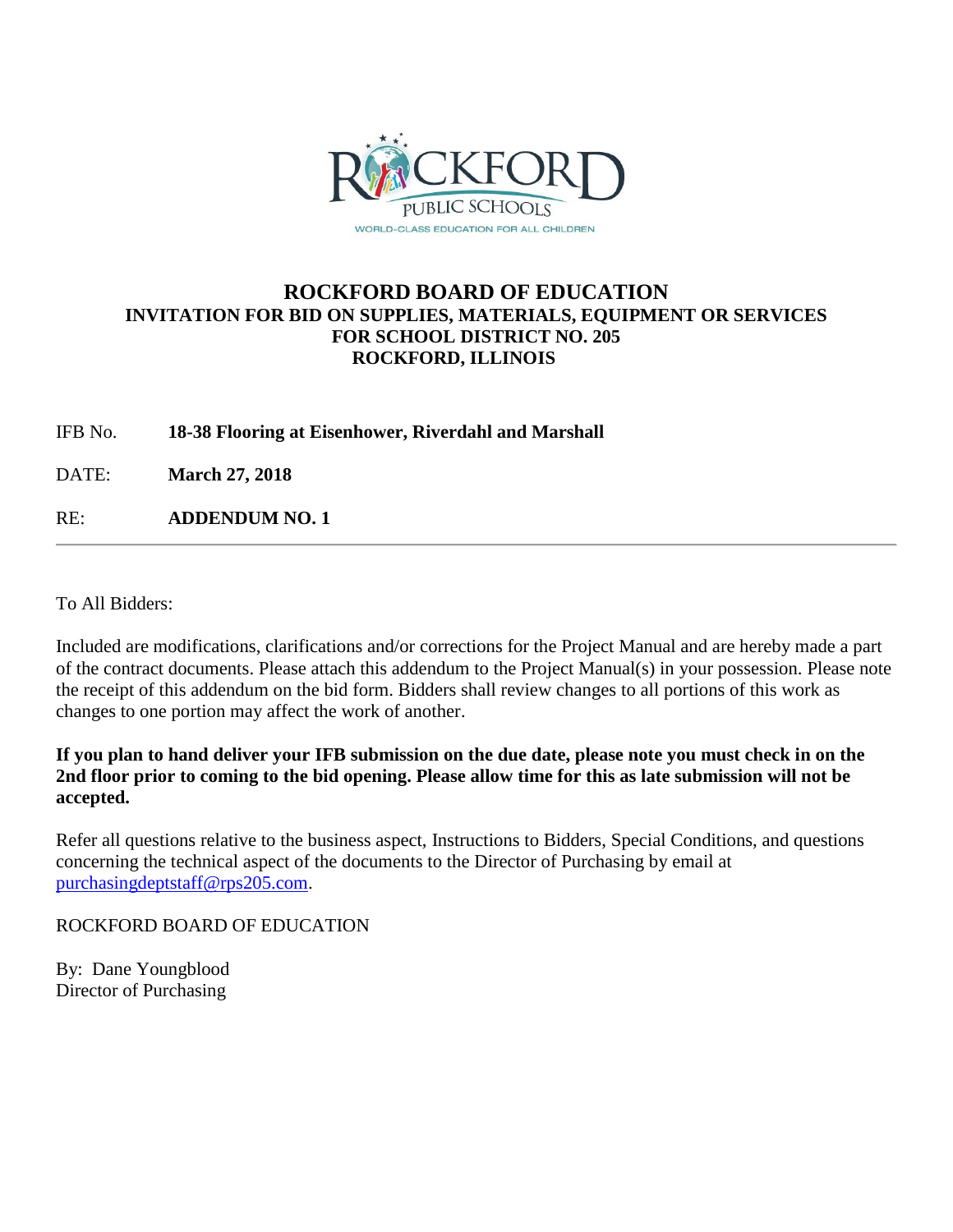

## **ADDENDUM ONE**

- TO: ALL BIDDERS
- DATE: March 26, 2018
- RE: ADDENDUM #1

CHANGES to Bidding Documents dated February 27, 2018

IFB No. 18-38 Flooring at Riverdahl ES, Eisenhower MS, Marshall School (Project No. 1606F-2018 Flooring)

BIDS DUE: 2:00 PM (CDST) on Thursday, April 5, 2018

Please attach this Addendum to the Specifications and Drawings for the referenced project. Take the changes to the Specifications and Drawings into consideration in preparing your Bid.

Bidders shall make note in writing on Bid Form that this Addendum has been taken into consideration. Failure to do so may be sufficient cause to reject the Bid.

> Rockford Public Schools By: Jennifer Deuth Fritts, AIA and Debbie Dimmick, AIA

The Addendum consists of 3 page(s), plus materials itemized herein.

## I. PRE-BID MEETING MINUTES

- 1. Debbie Dimmick, RPS Assistant Project Manager, read the Opening Statement, and passed around the Sign In Sheet, which is attached to this Addendum.
- 2. The format of the Bid Offer Form was reviewed; bidders to provide base bid for each school individually, and a combined base bid for all 3 schools. The Unit Prices and Allowances on the Bid Offer Form were also reviewed.
- 3. The construction dates for the project were reviewed, as shown on the Bid Offer Form. The dates remain the same if the contractor is awarded one, two or all three schools.
- 4. The contractors were reminded that the flooring product(s) identified on the drawings is for Basis of Design, and if they are going to propose a substitution, they need to follow the procedure identified in specification Section 09 65 19 .02: "Submit formal substitution request prior to bid."
- 5. Debbie distributed maps to the contractors. After touring the classrooms at Riverdahl ES, everyone will travel to Eisenhower MS for a walk-through, then continue to Marshall School for a walk-through.
- 6. The following general questions were asked during the meeting:
	- a. The Flooring Legend on the drawings calls for "two coats of moisture barrier for areas that are being abated". Specification Section 035420, Part 1 General, 1.4.A calls for installation of the Schonox EPA Two-Component, Epoxy Based Moisture Mitigation System. Which is correct? *Answer: Replace Specification Section 035420 with the attached Specification Section 07 26 00 Moisture Barrier.*
	- b. Do any of these 3 schools have summer school scheduled? *Answer: No.*
- 7. The following questions were asked during the walk through at Riverdahl Elementary School:
	- a. New rubber base is to be installed in the Corridor in Area D. The block walls have a small rounded corner at each opening – it is very difficult to turn such a small bend. Would it be acceptable to stop

IFB No. 18-38  $\blacksquare$  ADDENDUM #1 ROCKFORD PUBLIC SCHOOLS ROCKFORD, ILLINOIS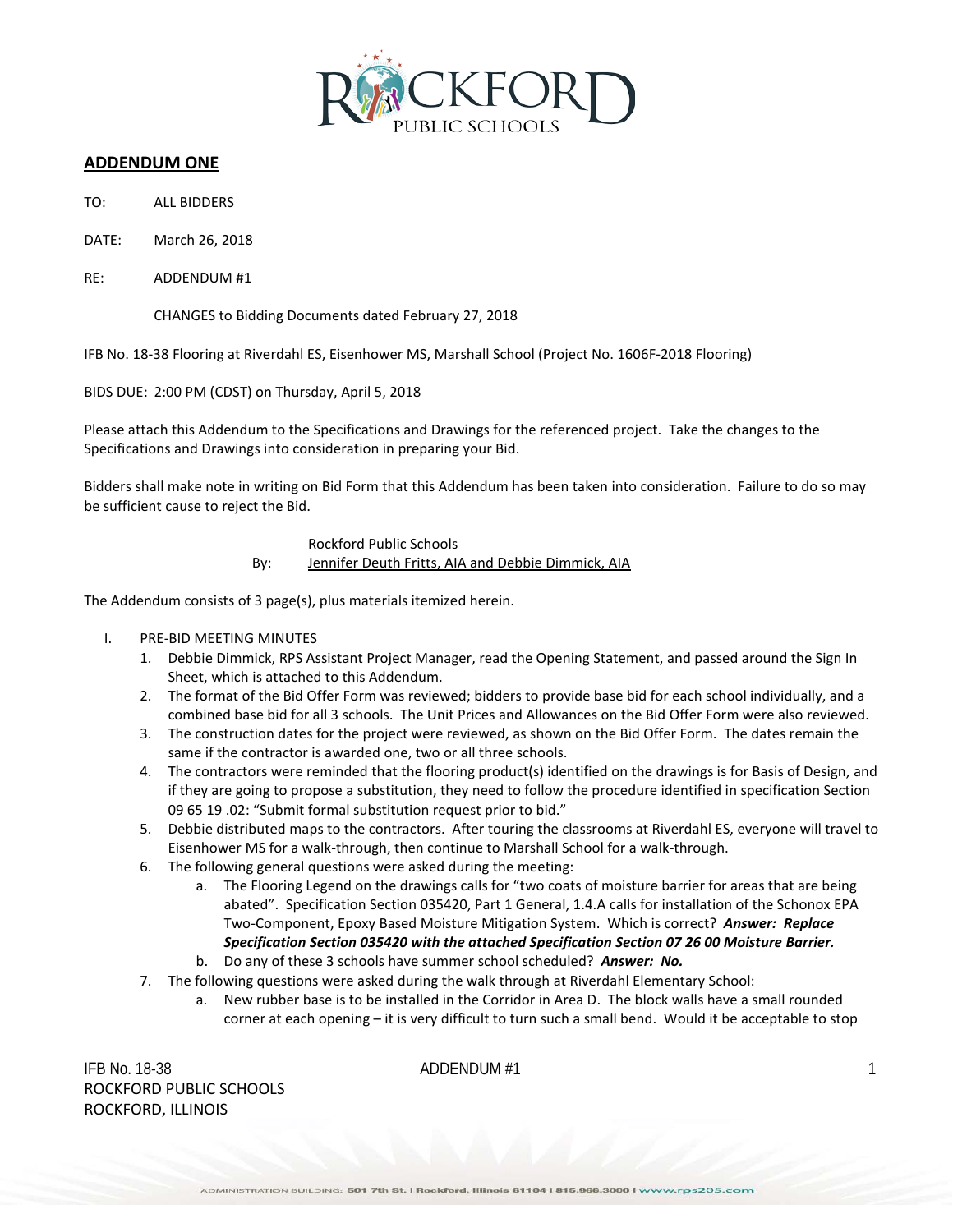the base at the edge of the bend, and not wrap around? *Answer: Yes. Contractor to coordinate with RSP project manager at time of installation.*

- b. The stair treads are not suited to receive integrated rubber stair treads, based on the metal construction and dimensions. It was suggested that the treads receive new tile after the old is abated. The metal risers could be painted to clean them up. Is this acceptable? *Answer: Yes. Instead of integrated rubber stair treads, install Johnsonite landing tile on stair treads (same texture and color as shown on drawings). RPS will paint the risers and nosings.*
- 8. The following questions were asked during the walk through at Eisenhower Middle School:
	- a. In room 240, will the tables and casework remain? *Answer: The tables and casework in this room will be removed prior to the start of this flooring project.*
	- b. In areas/rooms with existing broadloom carpet, will flooring contractor remove it? *Answer: Yes, flooring contractor will remove old carpet and old rubber base (if exists), and install new flooring and base.*
- 9. The following questions were asked during the walk through at Marshall School:
	- a. In the auditorium, the stair treads are not suited to receive integrated rubber stair treads, based on the angles involved and construction. *Answer: Existing stair treads and nosing shall remain, as is. Key Note 6 shall be eliminated.*
- 10. Note to contractors: any attic stock/remaining material at the end of the project should be delivered to RPS Distribution, 1907 Kishwaukee St., Rockford, IL, and not left at the individual school.

### II. ADDITIONS OR CHANGES TO THE DRAWINGS

### DRAWING RES F1.0 (Riverdahl)

- 1. East/West Hall in Area B, between Gymnasium and Girls restroom: extend hatch representing abatement into this hall.
- 2. East/West main Corridor in Area D: extend hatch representing abatement into western 28' of corridor. Abatement contractor will be occupying this area, and will remove existing carpet.

### DRAWING RES F1.1 (Riverdahl)

- 1. North end of Area A, Key note 3: existing flooring under drinking fountains is sheet vinyl, not terrazzo, and it will be abated. Extend new flooring under drinking fountains.
- 2. South end of Area C, Key note 3: existing flooring under drinking fountains is sheet vinyl, not terrazzo, and it will be abated. Extend new flooring under drinking fountains.

### DRAWING RES F1.2 (Riverdahl)

- 1. North side and south side of front lobby, Key note 3: existing flooring under drinking fountains is sheet vinyl, not terrazzo, and it will be abated. Extend new flooring under drinking fountains.
- 2. East/West Hall, between Gymnasium and Girls restroom: extend new flooring RFT-1 into this hall. Key Note 2 applies to all three doors off this hall.
- 3. Revise Construction Note 4, see Pre-Bid Meeting Minutes 7b above.

### DRAWING RES F1.3 (Riverdahl)

1. East/West Corridor, Key note 5 at west end: The abatement contractor will use the western most 28' of the Corridor, and will therefore remove that carpet during the abatement phase. Therefore, flooring contractor will have 28' less to remove.

IFB No. 18-38  $\blacksquare$  ADDENDUM #1 2 ROCKFORD PUBLIC SCHOOLS ROCKFORD, ILLINOIS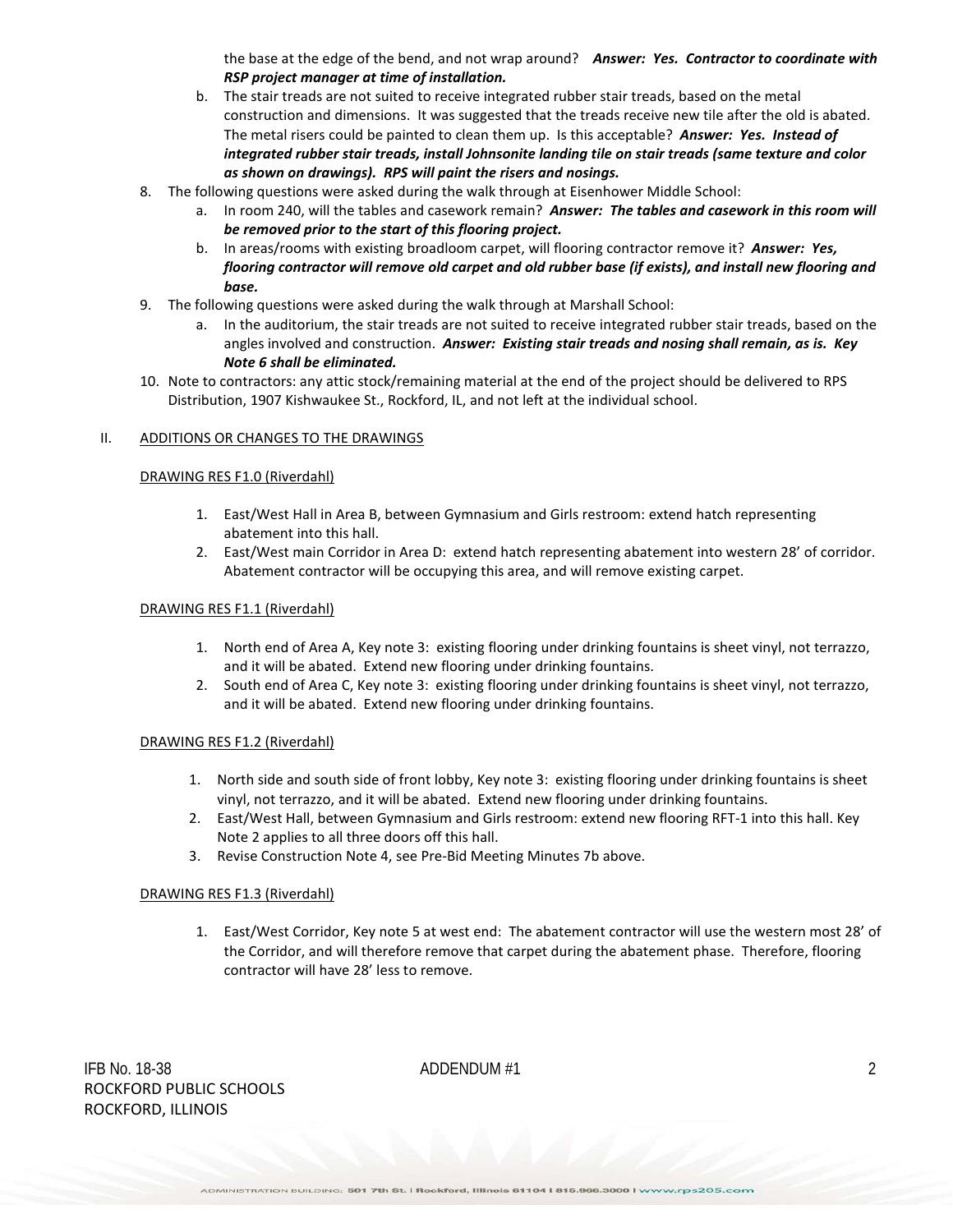- 1. Corridor #A101 and Corridor #A128: extend hatch representing abatement south to end wall of corridor.
- 2. Choral #112, Instrumental #109, hallway between those two rooms, Stor #D118, Prac #D117, Office #D114, Stor #D115: remove "CPT-1" tags. No flooring work in these rooms included in this project.
- 3. Corridor #A107, small alcove leading to Bilingual #102-2 and #102-3: remove hatch in alcove. Existing flooring to remain.

## DRAWING EMS F1.2 (Eisenhower)

1. Corridor #A107, small alcove leading to Bilingual #102-2 and #102-3: Existing flooring to remain. Delete Key Note 2 at doors leading into classrooms (2).

## DRAWING EMS F2.2 (Eisenhower)

1. Office #B203: Existing flooring to remain.

## DRAWING TMS F1.1 (Marshall)

- 1. In Auditorium, at the bottom of each Aisle Ramp, there is a circular aisle surrounding the raised Stage. Remove Key Note 1 and replace with hatch representing RFT-2 Alternate Bid.
- 2. Remove Construction Note 6; see Pre-Bid Meeting Minutes 9 above.

## III. ADDITIONS OR CHANGES TO THE SPECIFICATIONS

035420 - Replace this Specification section with the attached Specification Section 07 26 00 Moisture Barrier.

END OF ADDENDUM #1

IFB No. 18-38  $ADDENDUM #1$  3 ROCKFORD PUBLIC SCHOOLS ROCKFORD, ILLINOIS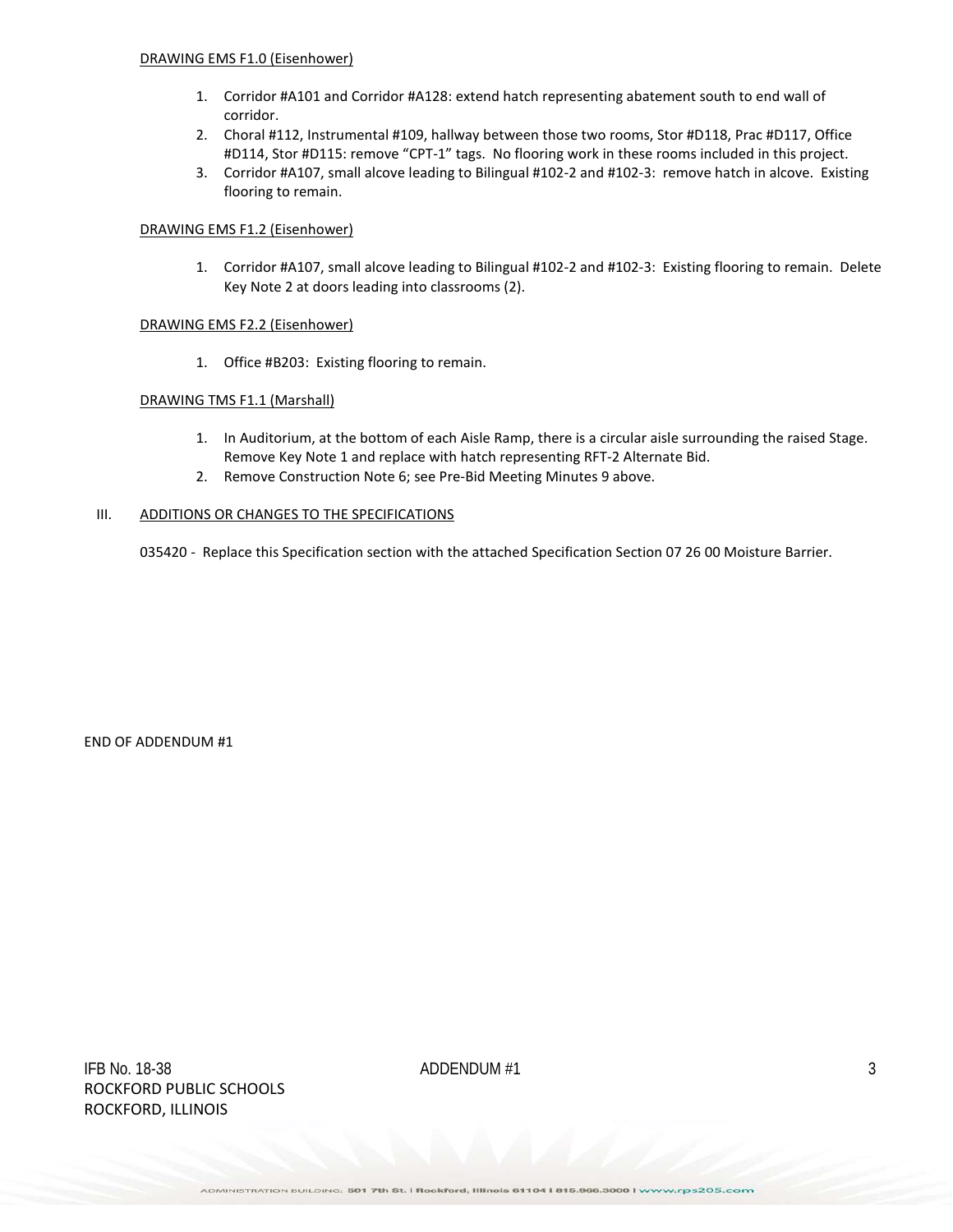# **07 26 00 MOISTURE BARRIER**

# **PART 1 - GENERAL**

- 1.1 SUMMARY
	- A. Section Includes: Moisture Barrier

## 1.2 SUBMITTALS

- A. Product Data: For each type of product indicated.
- B. Shop Drawings: Showing installation details.
- C. Closeout Submittals: Submit the following:
	- 1. Manufacturer material warranty.
	- 2. Installer installation warranty.
- 1.3 ENVIRONMENT AND INDOOR AIR QUALITY
	- A. LEED™ Documentation:
		- 1. LEED credit IEQ 4.1
	- B. Indoor Air Quality Certification:
		- 1. Low in emissions EMICODE EC1 PLUS R
		- 2. Meets indoor air quality criteria of: California Section 01350, CHPS, Indoor Advantage God, Floor Score.

## **PART 2 - PRODUCTS**

- 2.1 MOISTURE BARRIER
	- A. Basis-of-Design Manufacture: Subject to compliance with requirements, provide WAKOL PU 280 (or owner approved equal) Moisture Barrier.
	- B. Substitution Limitations:
		- 1. All other manufacturers: Submit formal substitution request prior to bid in accordance.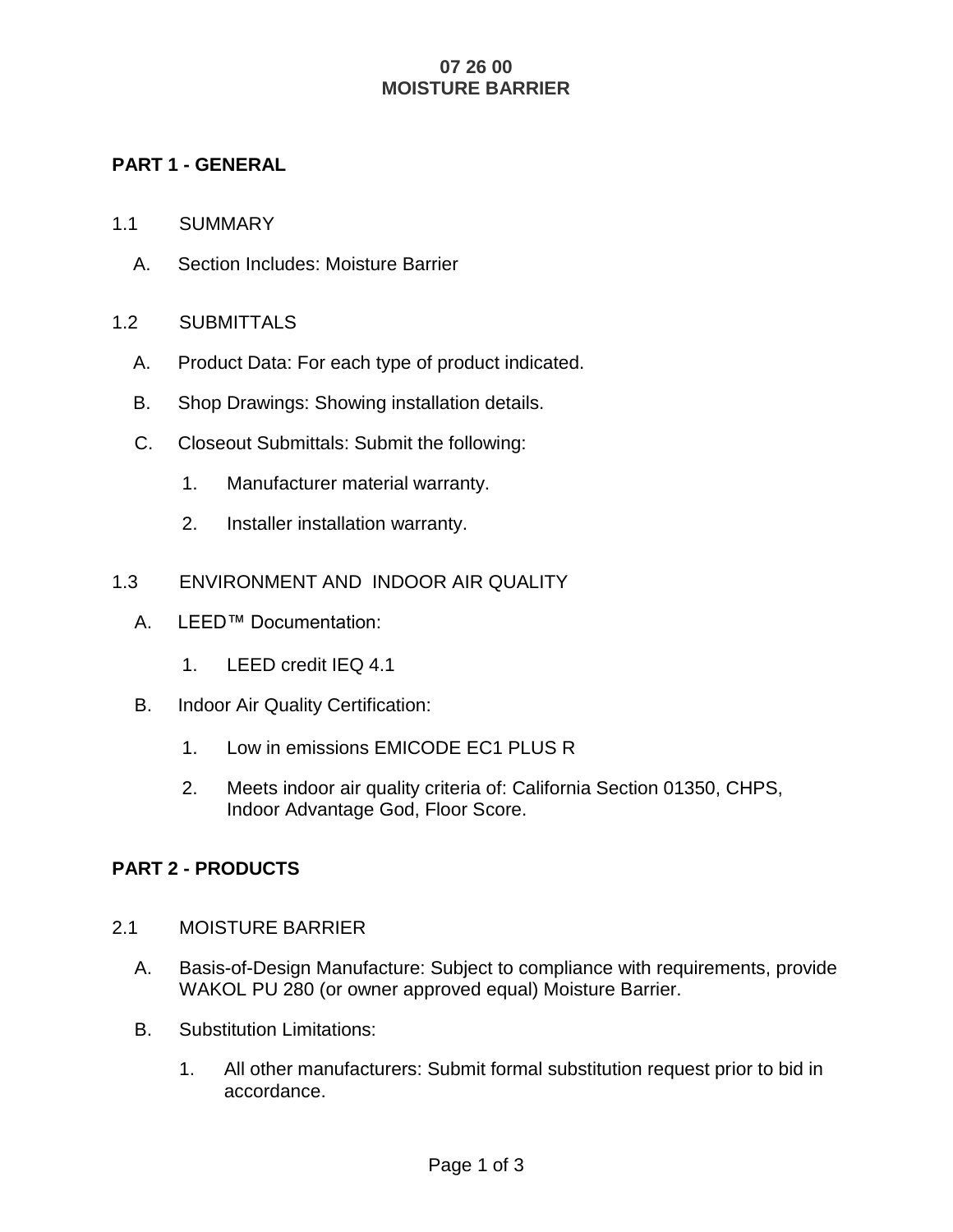## **07 26 00 MOISTURE BARRIER**

- 2. Approval by owner of other manufacturers does not relieve Contractor of responsibility to provide products which comply with all requirements of this specification.
- C. Product Description: Moisture Barrier
	- 1. Two Coats of Moisture Barrier will block moisture in concrete slabs up to 18 lbs./ 1000 sq. ft./ 24 hours (ASTM 1869) or up to 98% rH (ASTM F 2170-02)
- D. Performance Criteria:
	- 1. Zero VOC
	- 2. Solvent free, water free
	- 3. No mixing required.
	- 4. Polyurethane resin
	- 5. ASTM E 96-05: Water Vapour Transmission (WVT) 0, 138 g/m2 x h @ approx.. 7,9 mils

# **PART 3 - EXECUTION**

## 3.1 MANUFACTURER'S INSTRUCTIONS

A. Compliance: Comply with manufacturer's product data, including product technical bulletins, product catalog, installation instructions and product label instructions for installation.

# 3.1 PREPARATION AND INSTALLATION

- A. Prepare substrates according to manufacturer's written recommendations to ensure proper adhesion of flooring system.
	- 1. Mechanically abrade with a 25 grit Diamabrush or equivalent and vac. floor clean.
	- 2. Test to insure porosity
	- 3. Apply 1st coat of Moisture Barrier with a 60/80 short nap roller in a thin uniform coat and let dry 45 min.-1 hour or until dry
	- 4. Apply 2<sup>nd</sup> coat of Moisture Barrier perpendicular to the first coat and let dry.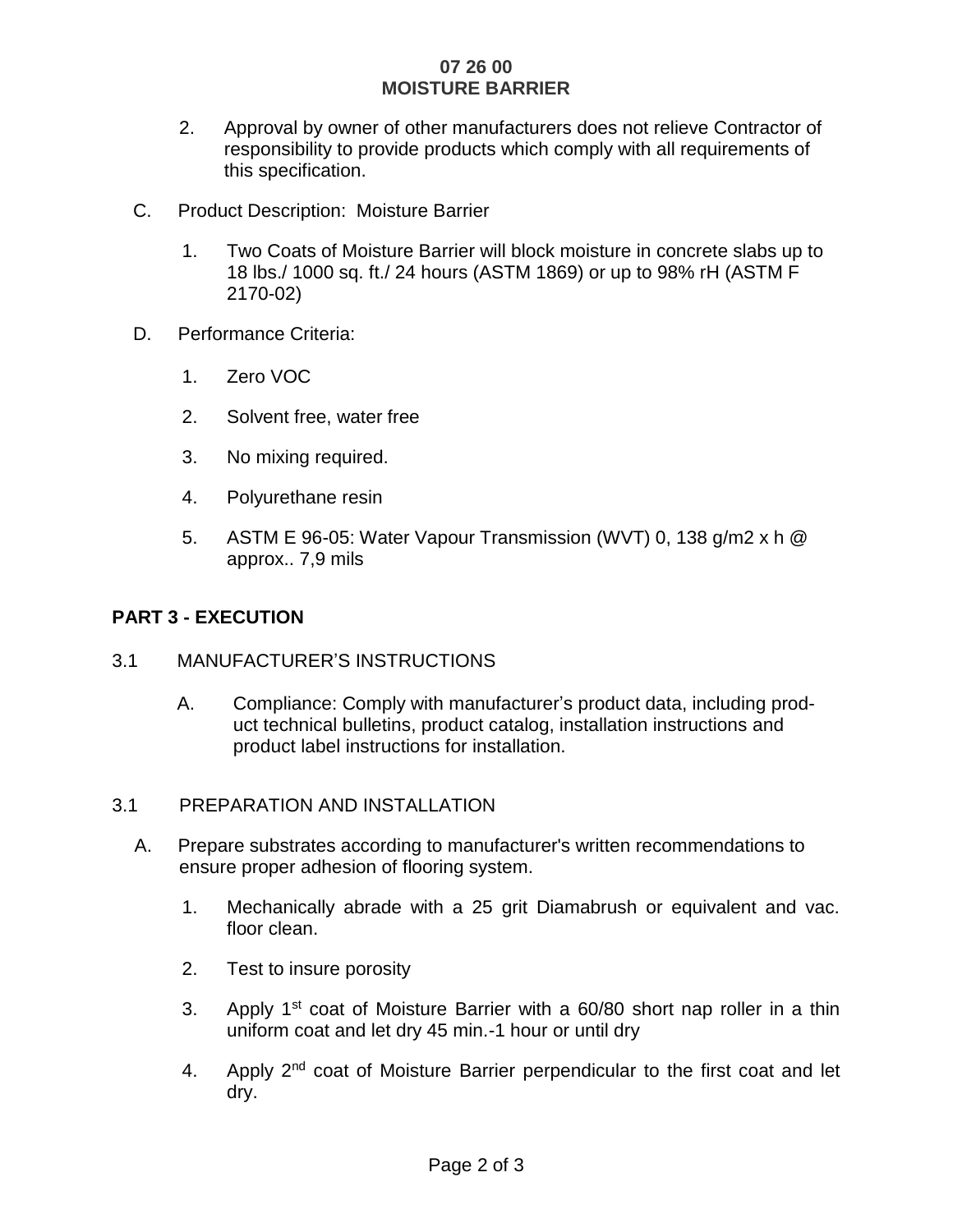# **07 26 00 MOISTURE BARRIER**

- 5. Apply Wakol D-3045 Special primer (or owner approved equal) to moisture barrier and let dry 1-1-1/2 hours.
- 6. Apply skim coat, leveling agents or adhesives on top of the Special Primer.

END OF SECTION